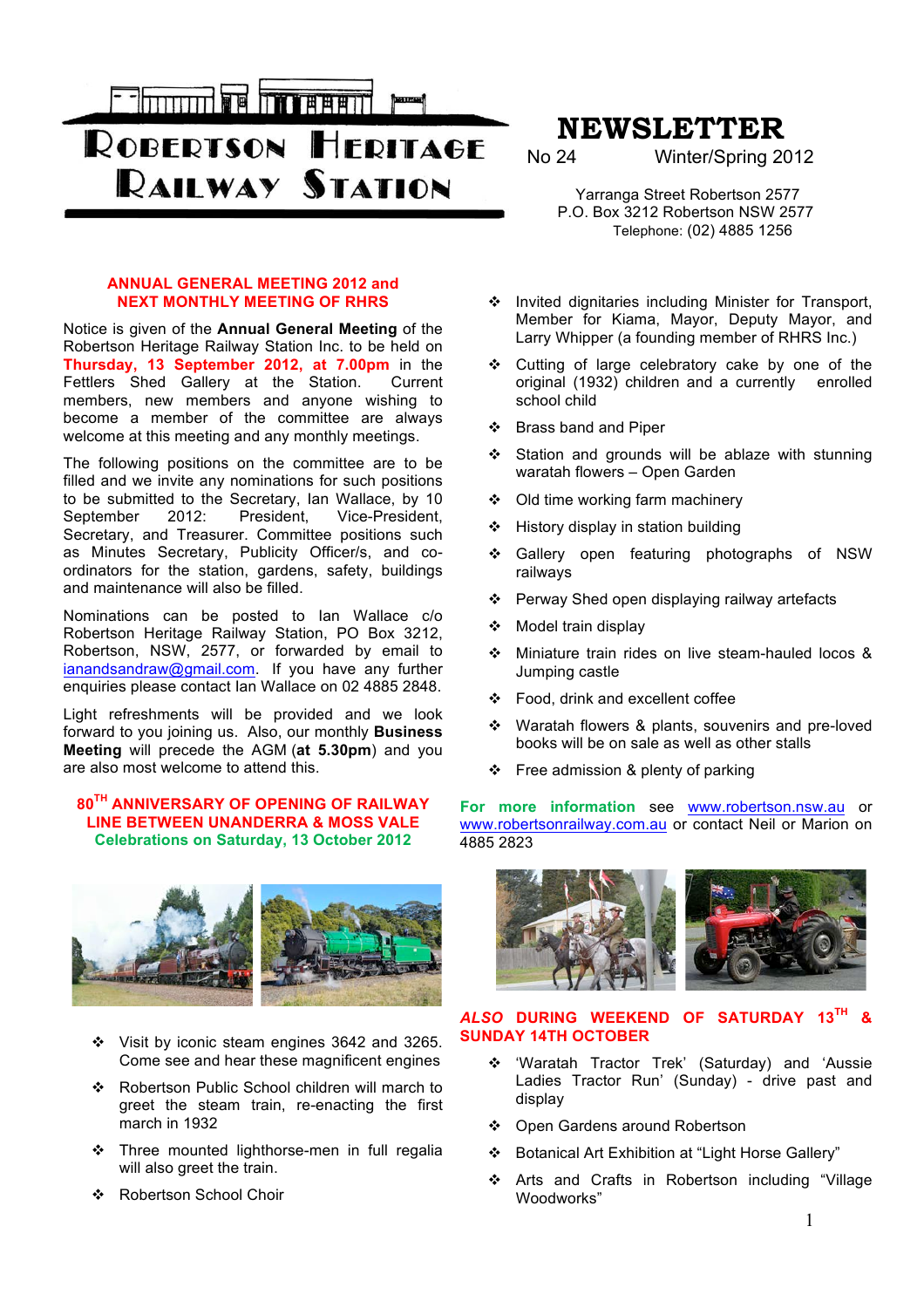- ❖ Robertson Markets
- ❖ Eating venues around Robertson

**For more information** see www.robertson.nsw.au or contact Phillip on (02)48851368 (Open Gardens); Pauline McFetridge on 0412 819 848 (Tractor Runs); and "Light Horse Gallery" on (02) 4885 1171 (Botanical Art)

This promises to be a very interesting and enjoyable special day of celebrations, together with a variety of interests for everyone throughout Robertson over the whole weekend. So come along and join in to make our celebrations and the whole weekend in Robertson a great success!

**NOTE Volunteers needed:** If you would like to come to planning meetings or are able to help on the day please contact Anne Wilson, our event organizer (ph. 4885 1598). Your help on this our biggest day of the next decade would be just wonderful. Please come along.



## **VINTAGE & CLASSIC CAR DAY IN APRIL - REPORT**

April's Vintage Car day was a great success. The Railway Common was almost completely filled with classic Australian, American, European cars and commercial vehicles. There was also a trophy for the best unrestored classic car. The winners of each category received a hand crafted trophy of a burnished railway dogspike mounted on a stained native timber base. These trophies are unusual and are prized by the contestants. This was our best result in terms of public attendance and patronage of the Loop Train to Moss Vale. A sunny autumn day, leaves turning russet, beautiful, impeccably turned out vehicles, good coffee and our hot food kiosk, provided the recipe for a memorable day. Next year may be an even bigger event and we are seeking extra space from the Bowling Club to handle any overflow of cars. Well done to all our volunteers who worked long and hard to prepare for the day.

*Steve Carey, President*

# **STEAM TRAIN VISIT ON 21 JULY - REPORT**

On Saturday, 21 July, 2012, the "Southern Highlander" steam train special run by Heritage Express (NSW Rail Transport Museum) visited Robertson. The train was composed of green-painted express passenger locomotive 3642, looking great and working well, after its recent overhaul, followed by bogie water gin and ten passenger cars, with heritage diesel-electric locomotives 4490 and 44211 providing rear-end assistance. The train arrived from Sydney via Wollongong and departed later in the day for Sydney via Picton. Fortunately for all concerned, the day was fine with sunny to slightly overcast conditions.

The heritage train conveyed some 400 passengers and Robertson businesses, particularly eateries, had been given advance notice of hundreds of train passengers descending on the village, most of them looking for a feed. That these businesses responded admirably to this challenge is a credit to them, as many satisfied and smiling passengers returned to the train ready for a 3pm departure.

The arrival of the train at Robertson on the forward journey was a bit of a hiccup as the heritage train was placed into the loop at Robertson immediately on arrival, so that a close-following grain train could overtake it. Whilst some confusion and other emotions prevailed while the heritage train was standing in the loop, the train soon reversed out of the loop and re-entered the station precinct, this time on the main line so that the hundreds of passengers could disembark. None of the passengers seemed perturbed at the false entry into Robertson and soon went about exploring the town and sampling its attractions. While passengers went about their visit, the heritage train again reversed out of the station to enable 3642 to take on several one-tonne bags of coal. The train again went into the loop at Robertson, where water was taken and many people were able to admire the heritage train, particularly the gleaming 3642.

An on-time departure of the train in beautiful winter sunshine concluded what had been a very enjoyable day for the passengers and for RHRS. Our kiosk in the Fettlers Shed and the station shop staffed by our volunteers both recorded good takings. Enquiries by RHRS of local businesses shortly afterwards revealed that businesses generally did well out of the day, albeit very busy while the train was at Robertson. The organisation by both Heritage Express and RHRS was tested, but succeeded. Well done to all concerned.

NSW Rail Transport Museum Chairman, Peter Berriman, in his recent Chairman's Report in the house magazine *Roundhouse*, commented "Our operations in July were rounded off by a very successful and heavily booked *Southern Highlander* on 21 July, hauled by 3642 with diesel assistance. With 3642 now in excellent shape, our main line steam operations are going extremely well.

*Ian Wallace*